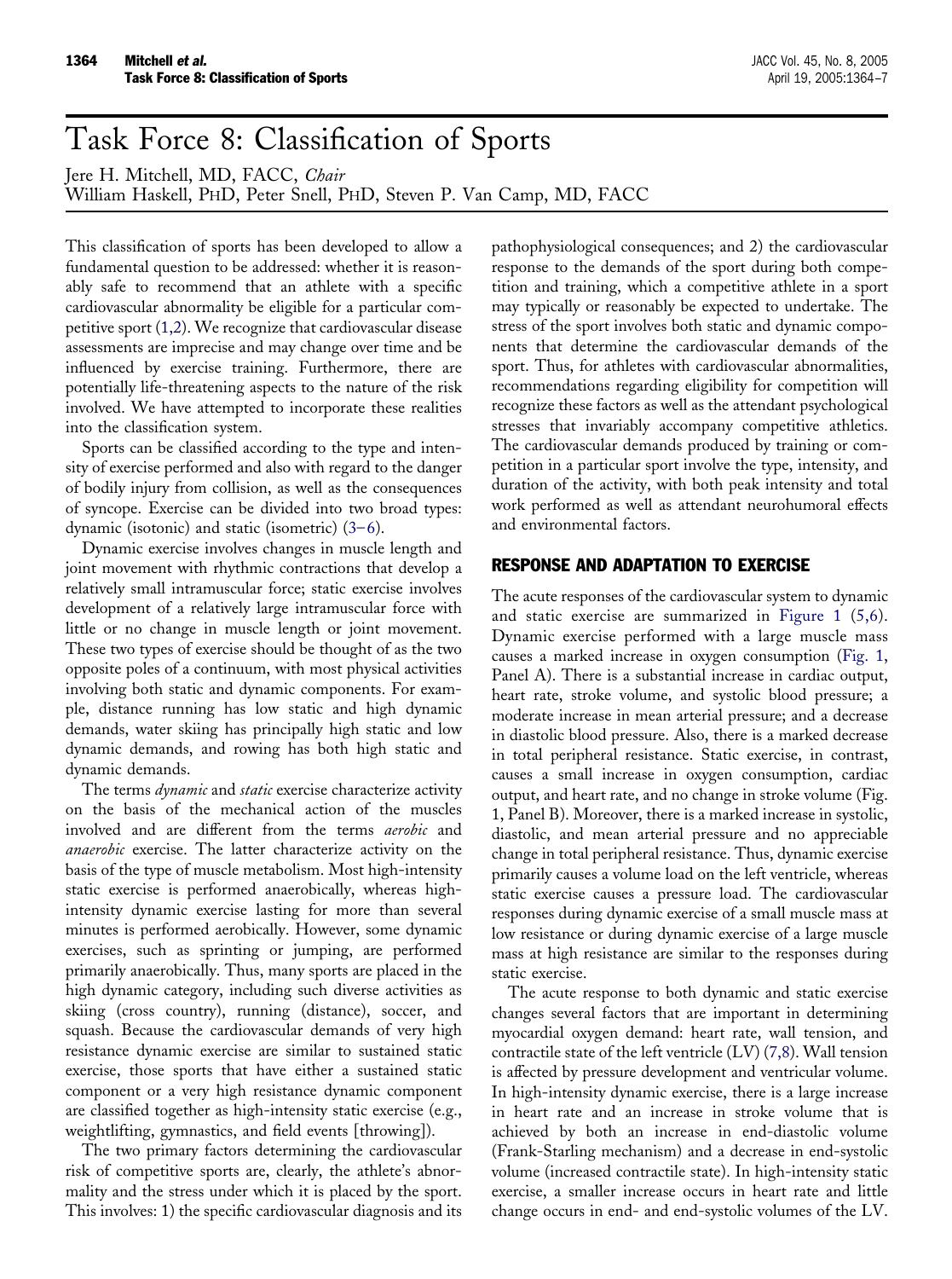<span id="page-1-0"></span>

Figure 1. Cardiovascular response to exercise. **(A)** Response to dynamic exercise of progressively increasing workload to maximal oxygen consumption. **(B)** Response to a static handgrip contraction at 30% maximal voluntary contraction. ABP (mm  $Hg$ ) = systolic, mean and diastolic arterial blood pressures; HR (bpm) = heart rate (beats/min);  $Q(1/\text{min})$  = cardiac output (liters/min);  $SV$  (ml/beat) = stroke volume; TPR (PRU) = total peripheral resistance in peripheral resistance units; VO2 (ml/min/kg) oxygen consumption (ml/min  $\times$  body weight in kg). Reprinted with permission from Mitchell JH, Raven PB. Cardiovascular adaptation to physical activity. In: Bouchard C, Shephard RJ, Stephens T, editors. Physical Activity, Fitness and Health: International Proceedings and Consensus Statement (Fig. 17.2). Champaign, IL: Human Kinetics Publishers. Copyright 1994 by Human Kinetics Publishers, Inc.

However, arterial pressure and contractile state of the ventricle are increased. Thus, both dynamic and static exercise increase factors that are important in determining myocardial oxygen demand.

The chronic adaptation of the cardiovascular system to repeated bouts of dynamic exercise (training) results in an increase in maximal oxygen uptake [\(5,6\)](#page-3-0). This is due to an increased maximal stroke volume and arteriovenous oxygen difference. Athletes who train in sports with a high dynamic component have a large absolute LV mass and chamber size (eccentric hypertrophy) [\(6,9,10\)](#page-3-0). This eccentric hypertrophy develops gradually and correlates with a high maximal stroke volume and high maximal oxygen uptake. Also, the skeletal muscles involved in the dynamic exercise training become more oxidative and less glycolytic with an increase in the number and size of the mitochondria and an increased number of capillaries. These changes contribute to the larger maximal arteriovenous oxygen difference seen in endurance athletes.

The chronic adaptation of the cardiovascular system to static exercise training results in little or no increase in maximal oxygen uptake. However, athletes who participate in sports with a high static component also have a large LV mass but no increase in chamber size (concentric hypertrophy) [\(6,9,10\)](#page-3-0). In addition, the skeletal muscles involved in the static exercise training become more glycolytic and less oxidative, and there is an increase in skeletal muscle mass primarily by fiber hypertrophy with a small degree of hyperplasia via stem cell activation.

#### ATHLETE'S HEART

As previously mentioned, participation in sports with a high dynamic demand (endurance) or with a high static demand (power) causes an increased cardiac mass and structural remodeling in many athletes. This finding has been shown in detail over three decades in a multitude of echocardiographic studies and more recently by cardiac magnetic resonance imaging [\(6,9,10\)](#page-3-0). The changes resulting from training include enlargement and increased volume of the right and LV chambers, sometimes accompanied by increased thickness of the LV wall, and increased size of the left atrium, with preservation of systolic and diastolic function. Extreme changes in cavity dimensions and LV wall thickness are most commonly associated with training in rowing, cross-country skiing, cycling, and swimming, but paradoxically are uncommon as a consequence of training in ultra-endurance sports [\(10\)](#page-3-0). The increased cardiac dimensions associated with athletic training are related to body surface area or lean body mass and consequently are less pronounced in women [\(10\)](#page-3-0).

Participation in sports with a high static demand (e.g., weightlifting or wrestling) is associated with LV wall thickness that is usually normal in absolute terms (less than 12 mm) but disproportionately increased in relation to cavity size. More substantial LV wall thickness (13 mm or more in men and 12 mm or more in women), occasionally encountered in competitive athletes, creates a differential diagnosis with hypertrophic cardiomyopathy [\(9,10\)](#page-3-0) (also see Task Force 1).

#### CLASSIFICATION OF SPORTS

A classification of sports is provided in [Figure 2,](#page-2-0) which relates individual competitive sports to the two general types of exercise: dynamic and static [\(3–6\)](#page-3-0). Each sport is catego-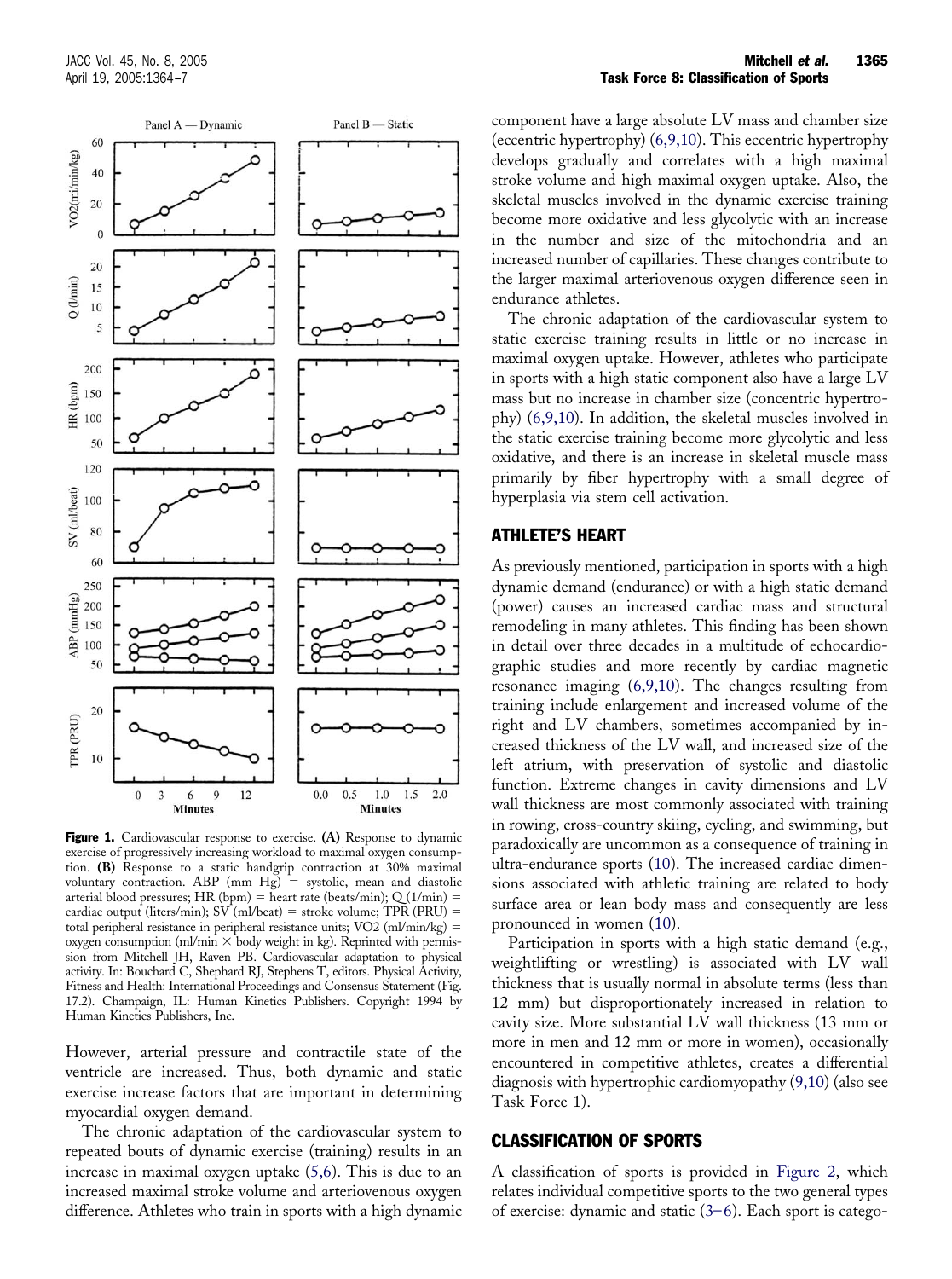<span id="page-2-0"></span>

|                                                             | A. Low<br>(<40% Max $O_2$ )                                                                                                                                       | <b>B. Moderate</b><br>$(40-70\%$ Max O <sub>2</sub> )                                                                                               | Racquetball/Squash,<br>Running (long distance),<br>Soccer*, Tennis<br>C. High<br>$(>70\%$ Max O <sub>2</sub> )                                          |
|-------------------------------------------------------------|-------------------------------------------------------------------------------------------------------------------------------------------------------------------|-----------------------------------------------------------------------------------------------------------------------------------------------------|---------------------------------------------------------------------------------------------------------------------------------------------------------|
| ncreasing Static<br>1. Low<br>(<20% MVC)                    | Billiards, Bowling, Cricket,<br>Curling, Golf, Riflery                                                                                                            | Baseball/Softball*, Fencing,<br>Table tennis, Volleyball                                                                                            | Badminton, Cross-country<br>skiing (classic technique),<br>Field hockey*, Orienteering,<br>Race walking,                                                |
| Component<br>Moderate<br>1-50% MVC)<br>$\overline{20}$<br>≓ | Archery, Auto racing*†,<br>Diving*†, Equestrian*†,<br>Motorcycling*†                                                                                              | American football*, Field<br>events (jumping), Figure<br>skating*, Rodeoing*†,<br>Rugby*, Running (sprint),<br>Surfing*†, Synchronized<br>swimming† | Basketball*, Ice hockey*,<br><b>Cross-country skiing</b><br>(skating technique),<br>Lacrosse*, Running (middle<br>distance), Swimming, Team<br>handball |
| III. High<br>-50% MVC)<br>$\lambda$                         | Bobsledding/Luge*†, Field<br>events (throwing),<br>Gymnastics*†, Martial arts*,<br>Sailing, Sport climbing,<br>Water skiing*†, Weight<br>lifting*†, Windsurfing*† | Body building*†, Downhill<br>skiing*†, Skateboarding*†,<br>Snowboarding*†, Wrestling*                                                               | Boxing*,<br>Canoeing/Kayaking,<br>Cycling*†, Decathlon,<br>Rowing, Speed-skating*†,<br>Triathlon*†                                                      |

Figure 2. Classification of sports. This classification is based on peak static and dynamic components achieved during competition. It should be noted, however, that higher values may be reached during training. The increasing dynamic component is defined in terms of the estimated percent of maximal oxygen uptake (MaxO<sub>2</sub>) achieved and results in an increasing cardiac output. The increasing static component is related to the estimated percent of maximal voluntary contraction (MVC) reached and results in an increasing blood pressure load. The lowest total cardiovascular demands (cardiac output and blood pressure) are shown in **green** and the highest in **red**. **Blue, yellow, and orange** depict low moderate, moderate, and high moderate total cardiovascular demands. \*Danger of bodily collision. †Increased risk if syncope occurs.

rized by the level of intensity (low, medium, high) of dynamic or static exercise generally required to perform that sport during competition. It also recognizes those sports that pose significant risk due to bodily collision, either because of the probability of hard impact between competitors or between a competitor and an object, projectile, or the ground; as well as the degree of risk to the athlete or others if a sudden syncopal event occurs. Thus, in terms of their dynamic and static demands, sports can be classified (Fig. 2) as IIIC (high static, high dynamic), IIB (moderate static, moderate dynamic), IA (low static, low dynamic), and so forth. For example, an athlete with a cardiovascular abnormality that contraindicates a sport that produces a high pressure load on the LV may be advised to avoid sports classified as IIIA, IIIB, and IIIC. It should be emphasized that in terms of the classification of sports matrix presented in Figure 2, cardiovascular abnormalities designated as compatible with a high level of intensity in any particular category also (by definition) permit participation in levels of lesser intensity. For example, if class IC sports are appropriate (low static/high dynamic), then so are classes IA and IB (low static/low and moderate dynamic).

The sports matrix in Figure 2 should not be regarded as a rigid classification, but rather a spectrum in which some athletes in the same sport could possibly deserve placement in different categories. Furthermore, some sports involve heterogeneity with respect to static and dynamic cardiovascular demands in either different athletic disciplines—such as parallel bars and floor exercises in gymnastics or positions such as lineman and running back in football, or goalkeeper and mid-fielder in soccer. We have not formulated such distinctions in the matrix, but these should be taken into consideration when making clinical decisions regarding the eligibility and disqualification for competitive sports.

## LIMITATIONS OF CLASSIFICATION

There are important limitations to the present classification of sports according to the type and intensity of exercise performed, as presented in Figure 2. For example, it does not consider the emotional stress that an athlete experiences